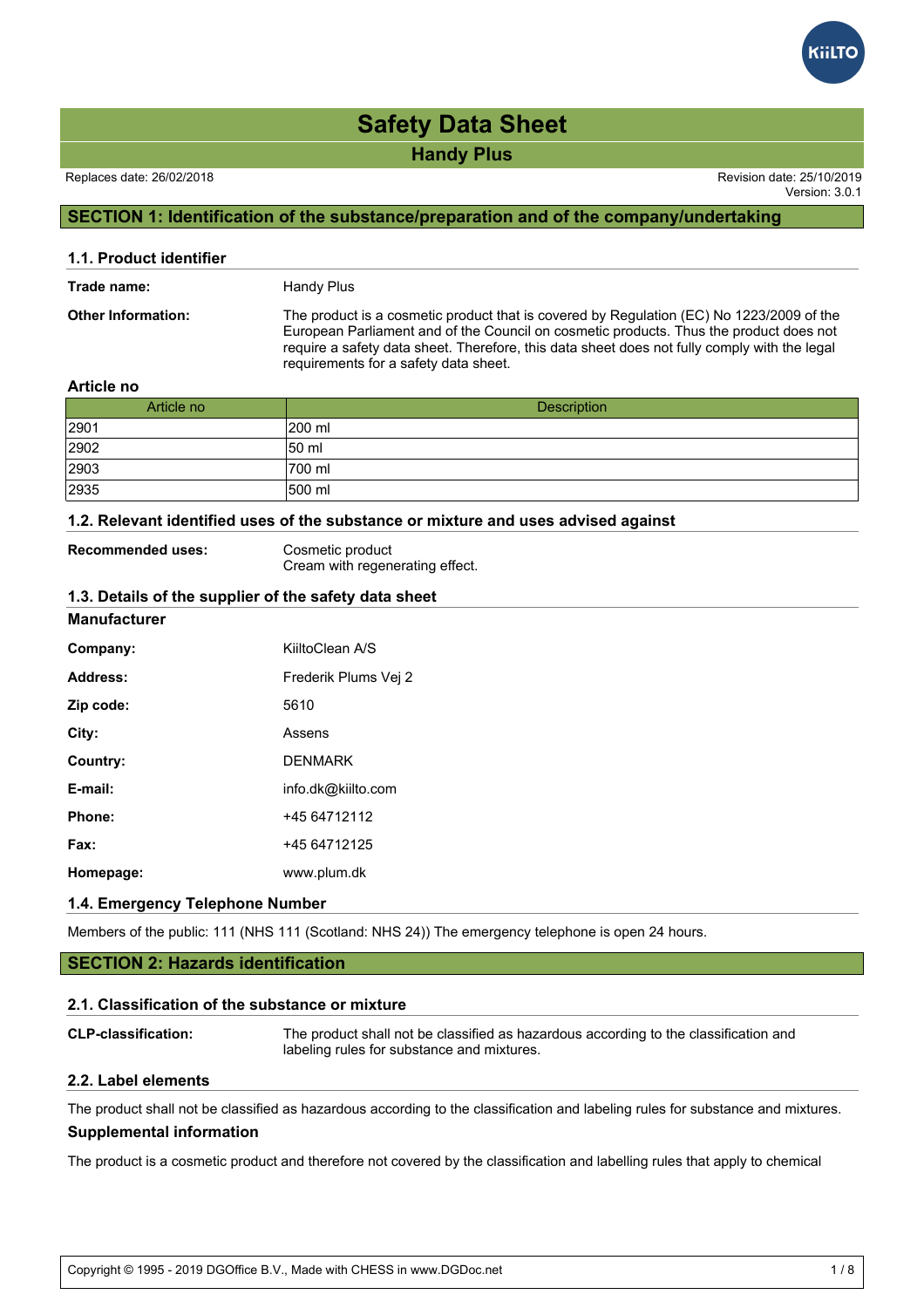# **iilT**

# **Handy Plus Safety Data Sheet**

 Replaces date: 26/02/2018 Revision date: 25/10/2019 Version: 3.0.1 The product and therefore not covered by the covered by the classification and labelling rules that apply to chemical by the chemical rules that apply to chemical rules that apply to chemical rules that apply to chemical

products.

### **2.3. Other hazards**

The product does not contain any PBT or vPvB substances.

## **SECTION 3: Composition/information on ingredients**

### **3.2. Mixtures**

| Substance                                                | <b>CAS No</b> | EC No | <b>REACH Reg. No.</b> | Concentration | <b>Notes</b> | CLP-<br>classification |
|----------------------------------------------------------|---------------|-------|-----------------------|---------------|--------------|------------------------|
| <b>AQUA</b>                                              | 7732-18-5     |       |                       | 50 - 80%      |              |                        |
| CETEARYL<br>ALCOHOL                                      | 67762-27-0    |       |                       | $5 - 10%$     |              |                        |
| <b>GLYCERIN</b>                                          | 56-81-5       |       |                       | $5 - 10%$     |              |                        |
| <b>ISOPROPYL</b><br><b>PALMITATE</b>                     | 142-91-6      |       |                       | $1 - 5%$      |              |                        |
| <b>LANOLIN</b>                                           | 8006-54-0     |       |                       | $1 - 5%$      |              |                        |
| <b>SORBITAN</b><br>STEARATE                              | 1338-41-6     |       |                       | $1 - 5%$      |              |                        |
| POLYSORBATE<br>60                                        | 9005-67-8     |       |                       | $1 - 5%$      |              |                        |
| <b>CAPRYLYL</b><br>GLYCOL                                | 1117-86-8     |       |                       | $~1\%$        |              |                        |
| <b>PANTHENOL</b>                                         | 81-13-0       |       |                       | $< 1\%$       |              |                        |
| PROPYLENE<br><b>GLYCOL</b>                               | 57-55-6       |       |                       | $< 1\%$       |              |                        |
| PARFUM                                                   |               |       |                       | < 1           |              |                        |
| <b>ALOE</b><br><b>BARBADENSIS</b><br><b>LEAF EXTRACT</b> | 85507-69-3    |       |                       | $~1\%$        |              |                        |
| <b>SODIUM</b><br>HYDROXIDE                               | 1310-73-2     |       |                       | < 0.01%       |              |                        |

Please see section 16 for the full text of H-phrases.

### **SECTION 4: First aid measures**

### **4.1. Description of first aid measures**

| Inhalation:          | The product does not release hazardous vapours. Seek fresh air.                                                                                                                                                                                                                                                                                                                                                                                                                                                                                                                                                                                                                                        |
|----------------------|--------------------------------------------------------------------------------------------------------------------------------------------------------------------------------------------------------------------------------------------------------------------------------------------------------------------------------------------------------------------------------------------------------------------------------------------------------------------------------------------------------------------------------------------------------------------------------------------------------------------------------------------------------------------------------------------------------|
| Ingestion:           | Wash out mouth thoroughly and drink 1-2 glasses of water in small sips. Seek medical<br>advice in case of discomfort.                                                                                                                                                                                                                                                                                                                                                                                                                                                                                                                                                                                  |
| <b>Skin contact:</b> | The product is intended to come into contact with the skin. In case of wound smarts, flush<br>with water.                                                                                                                                                                                                                                                                                                                                                                                                                                                                                                                                                                                              |
| Eye contact:         | Flush with water (preferably using eye wash equipment) until irritation subsides. Seek<br>medical advice if symptoms persist.                                                                                                                                                                                                                                                                                                                                                                                                                                                                                                                                                                          |
| General:             | In case of doubt or if symptoms persist, seek medical advice. The product has been safety<br>evaluated in accordance with Regulation (EC) No 1223/2009 on cosmetic products, Article<br>10. If, despite the implemented safety evaluations, problems or discomfort are still<br>experienced when using the product, please report it to KiiltoClean A/S, info.dk@kiilto.com<br>or phone +45 6471 2112, so that necessary remedial measures can be initiated and the<br>obligation to report serious adverse effects in accordance with Article 23 of the Regulation<br>are met. Serious adverse effects should always be reported to the competent authority of<br>the State where the issue occurred. |

### **4.2. Most important symptoms and effects, both acute and delayed**

Copyright © 1995 - 2019 DGOffice B.V., Made with CHESS in www.DGDoc.net 2 / 8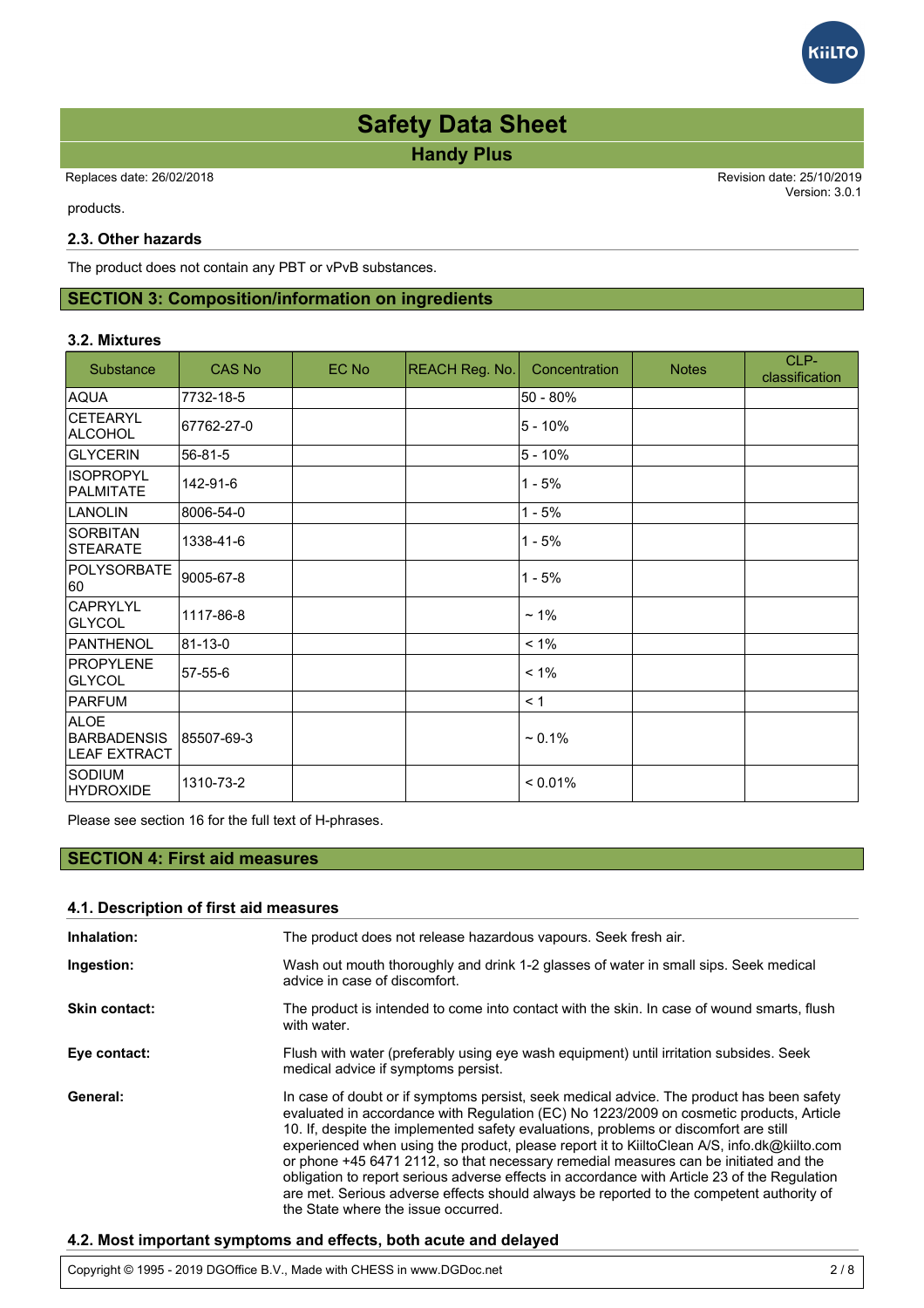Replaces date: 26/02/2018 Revision date: 25/10/2019

Version: 3.0.1

Not relevant, as the product is a cosmetic product.

### **4.3. Indication of any immediate medical attention and special treatment needed**

No special immediate treatment required. Treat symptoms.

### **SECTION 5: Fire-fighting measures**

### **5.1. Extinguishing media**

| Suitable extinguishing media:      | The product is not directly flammable. Choose extinguishing agents based on the<br>surrounding fire. |
|------------------------------------|------------------------------------------------------------------------------------------------------|
| Unsuitable extinguishing<br>media: | Do not use water stream, as it may spread the fire.                                                  |

### **5.2. Special hazards arising from the substance or mixture**

The product is not directly flammable. Avoid inhalation of vapour and fumes - seek fresh air. The product decomposes when combusted and the following toxic gases can be formed: Carbon monoxide and carbon dioxide.

### **5.3. Advice for fire-fighters**

Move containers from danger area if it can be done without risk. Avoid inhalation of vapour and flue gases - seek fresh air.

### **SECTION 6: Accidental release measures**

### **6.1. Personal precautions, protective equipment and emergency procedures**

**For non-emergency personnel:** No special requirements.

For emergency responders: No special requirements.

### **6.2. Environmental precautions**

Avoid unnecessary release to the environment.

### **6.3. Methods and material for containment and cleaning up**

Contain and absorb spill with sand or other absorbent material and transfer to suitable waste containers. Wipe up drops and splashes with a cloth.

### **6.4. Reference to other sections**

See section 8 for type of protective equipment. See section 13 for instructions on disposal.

### **SECTION 7: Handling and storage**

### **7.1. Precautions for safe handling**

No special requirements.

### **7.2. Conditions for safe storage, including any incompatibilities**

Storage temperature: 0-30 °C.

### **7.3. Specific end use(s)**

None.

### **SECTION 8: Exposure controls/personal protection**

Copyright © 1995 - 2019 DGOffice B.V., Made with CHESS in www.DGDoc.net 3 / 8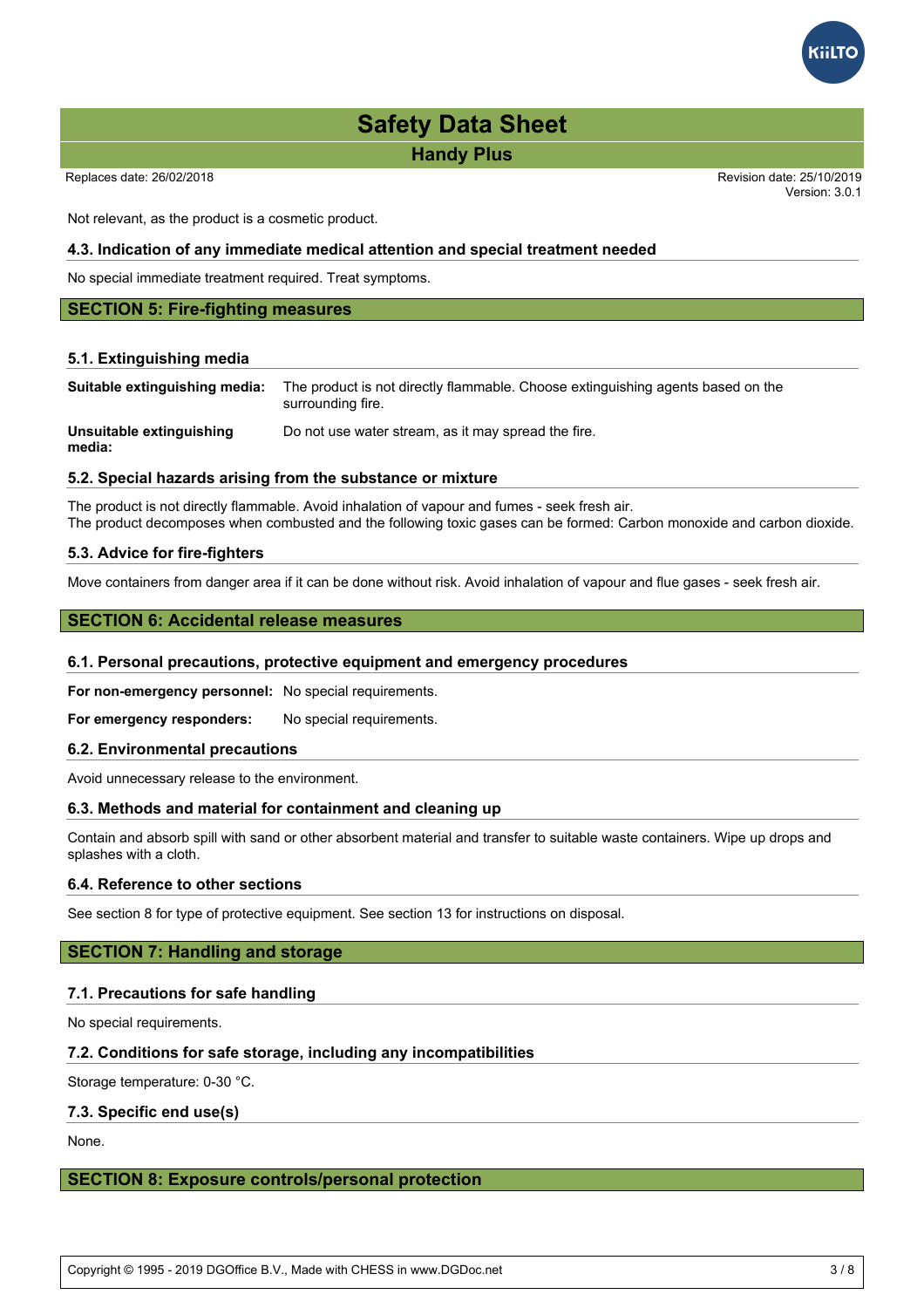Replaces date: 26/02/2018 Revision date: 25/10/2019 Version: 3.0.1

**KiiLTO** 

| 8.1. Control parameters                                                 |                                                          |
|-------------------------------------------------------------------------|----------------------------------------------------------|
| <b>Occupational exposure limit:</b>                                     | Contains no substances subject to reporting requirements |
| <b>Other Information:</b>                                               | The product requires no special exposure control.        |
| 8.2. Exposure controls                                                  |                                                          |
| Appropriate engineering<br>controls:                                    | Wear the personal protective equipment specified below.  |
| Personal protective equipment, Not required.<br>eye/face protection:    |                                                          |
| Personal protective equipment, Not required.<br>skin protection:        |                                                          |
| Personal protective equipment, Not required.<br>hand protection:        |                                                          |
| Personal protective equipment, Not required.<br>respiratory protection: |                                                          |
| <b>Environmental exposure</b><br>controls:                              | Ensure compliance with local regulations for emissions.  |
| <b>SECTION 9: Physical and chemical properties</b>                      |                                                          |

| 9.1. Information on basic physical and chemical properties |                       |  |  |
|------------------------------------------------------------|-----------------------|--|--|
| Parameter                                                  | Value/unit            |  |  |
| State                                                      | lCream                |  |  |
| Colour                                                     | lWhite                |  |  |
| <b>Odour</b>                                               | <b>Perfumed odour</b> |  |  |
| Solubility                                                 | Emulsifiable          |  |  |
| Explosive properties                                       | IN/A                  |  |  |
| Oxidising properties                                       | IN/A                  |  |  |

| Parameter                               | Value/unit        | <b>Remarks</b> |
|-----------------------------------------|-------------------|----------------|
| pH (solution for use)                   | No data           |                |
| pH (concentrate)                        | $6.5 - 8.0$       |                |
| Melting point                           | No data           |                |
| Freezing point                          | No data           |                |
| Initial boiling point and boiling range | 100 °C            |                |
| Flash Point                             | lNo data          |                |
| Evaporation rate                        | lNo data          |                |
| Flammability (solid, gas)               | No data           |                |
| Flammability limits                     | No data           |                |
| <b>Explosion limits</b>                 | No data           |                |
| Vapour pressure                         | No data           |                |
| Vapour density                          | No data           |                |
| Relative density                        | No data           |                |
| Partition coefficient n-octonol/water   | No data           |                |
| Auto-ignition temperature               | lNo data          |                |
| Decomposition temperature               | No data           |                |
| Viscosity                               | 25000 - 55000 cps |                |
| Odour threshold                         | lNo data          |                |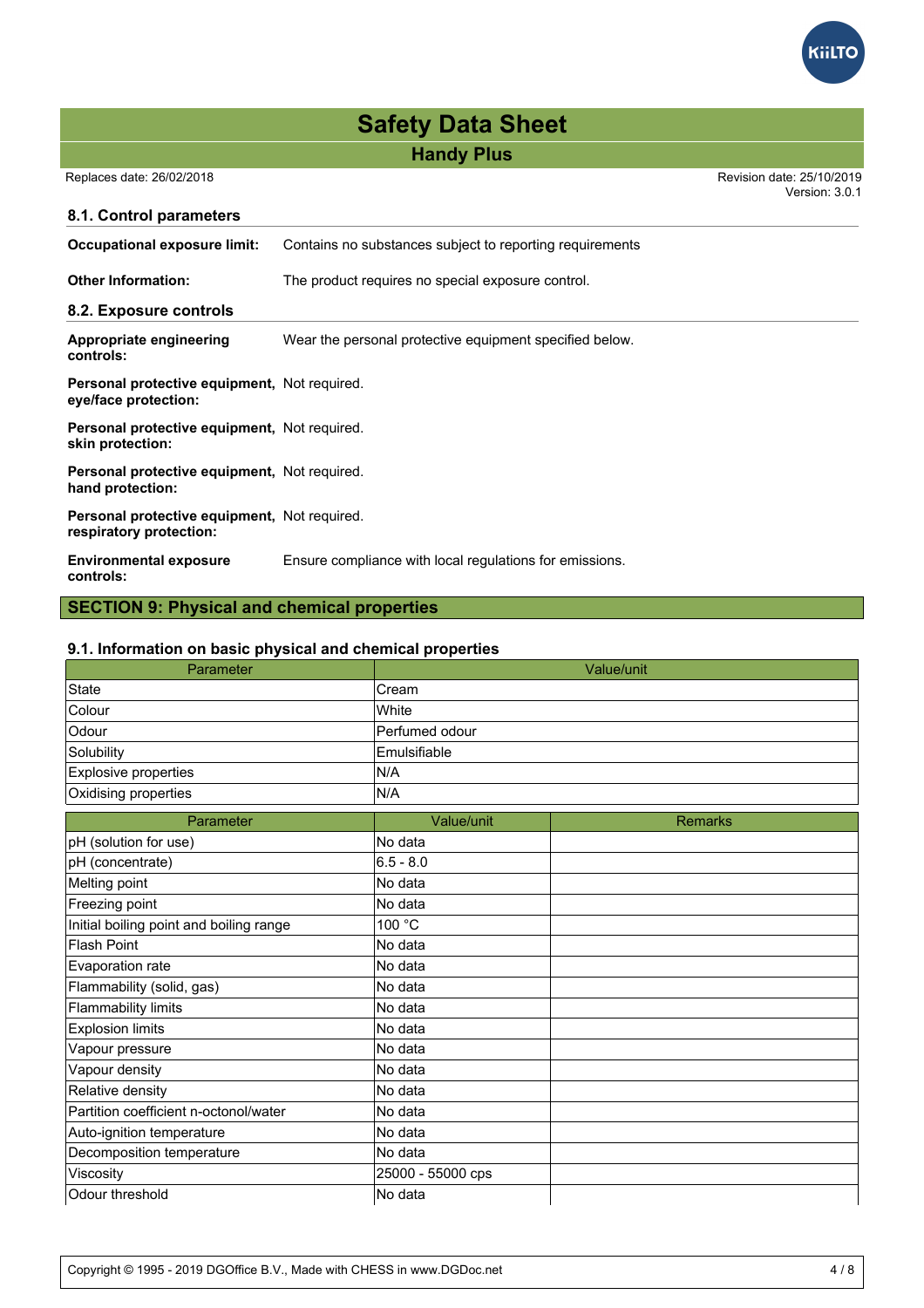



### **9.2 Other information**

| neter<br>ан | 'unit                      | uai No |
|-------------|----------------------------|--------|
| Density     | 1050 kg/ $m^3$<br>950<br>ີ |        |
|             |                            |        |

### **SECTION 10: Stability and reactivity**

### **10.1. Reactivity**

Not reactive.

### **10.2. Chemical stability**

The product is stable when used in accordance with the supplier's directions.

### **10.3. Possibility of hazardous reactions**

None known.

### **10.4. Conditions to avoid**

None known.

### **10.5. Incompatible materials**

None known.

### **10.6. Hazardous decomposition products**

The product decomposes when combusted or heated to high temperatures and the following toxic gases can be formed: Carbon monoxide and carbon dioxide.

### **SECTION 11: Toxicological information**

### **11.1. Information on toxicological effects**

| Acute toxicity - oral:                                     | Ingestion of large quantities may cause discomfort. The product does not have to be<br>classified. |
|------------------------------------------------------------|----------------------------------------------------------------------------------------------------|
| Acute toxicity - dermal:                                   | The product does not have to be classified.                                                        |
| Acute toxicity - inhalation:                               | The product does not have to be classified.                                                        |
| <b>Skin corrosion/irritation:</b>                          | The product does not have to be classified.                                                        |
| Serious eye damage/eye<br><i>irritation:</i>               | Temporary irritation. The product does not have to be classified.                                  |
| <b>Respiratory sensitisation or</b><br>skin sensitisation: | The product does not have to be classified.                                                        |
| Germ cell mutagenicity:                                    | The product does not have to be classified.                                                        |
| Carcinogenic properties:                                   | The product does not have to be classified.                                                        |
| <b>Reproductive toxicity:</b>                              | The product does not have to be classified.                                                        |
| <b>Single STOT exposure:</b>                               | The product does not release hazardous vapours.                                                    |
| <b>Repeated STOT exposure:</b>                             | The product does not have to be classified.                                                        |
| <b>Aspiration hazard:</b>                                  | No hazards.                                                                                        |

Copyright © 1995 - 2019 DGOffice B.V., Made with CHESS in www.DGDoc.net 5 / 8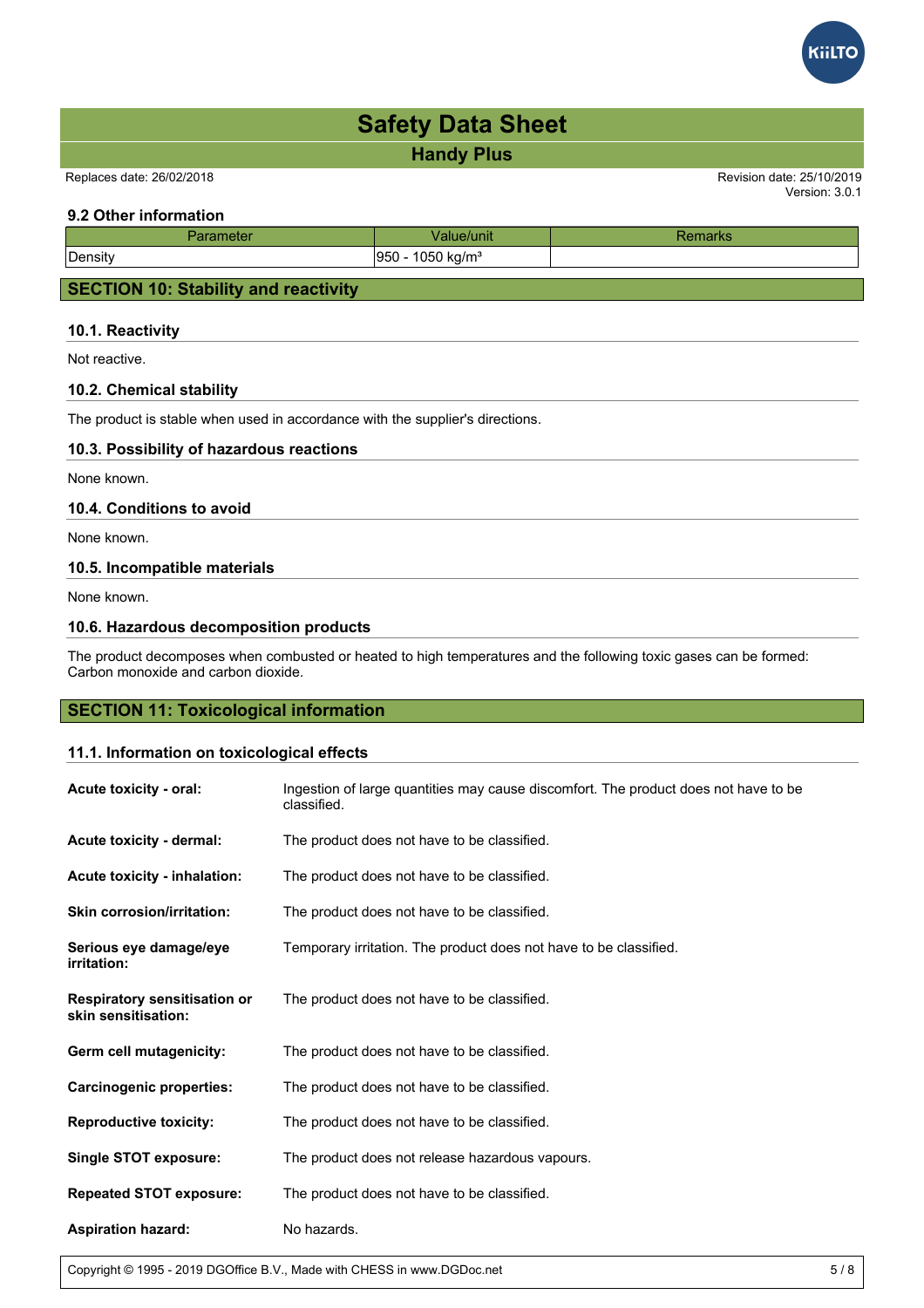

| <b>Safety Data Sheet</b> |  |  |  |  |
|--------------------------|--|--|--|--|
| <b>Handy Plus</b>        |  |  |  |  |

Replaces date: 26/02/2018 Revision date: 25/10/2019

Version: 3.0.1

**Other toxicological effects:** The product has been safety evaluated in accordance with Regulation (EC) No 1223/2009 on cosmetic products, Article 10.

### **SECTION 12: Ecological information**

### **12.1. Toxicity**

The product does not have to be classified.

### **12.2. Persistence and degradability**

Test data are not available.

### **12.3. Bioaccumulative potential**

Test data are not available.

**12.4. Mobility in soil**

Test data are not available.

### **12.5. Results of PBT and vPvB assessment**

The product does not contain any PBT or vPvB substances.

### **12.6. Other adverse effects**

None known.

### **SECTION 13: Disposal considerations**

### **13.1. Waste treatment methods**

Contact the local authorities.

Empty, cleansed packaging should be disposed of for recycling. Uncleansed packaging is to be disposed of via the local wasteremoval scheme.

**Category of waste:** 07 06 99 wastes not otherwise specified

| <b>SECTION 14: Transport information</b> |                                 |                 |  |  |  |
|------------------------------------------|---------------------------------|-----------------|--|--|--|
| Not applicable.                          | 14.4. Packing group:            | Not applicable. |  |  |  |
| Not applicable.                          | 14.5. Environmental<br>hazards: | Not applicable. |  |  |  |
| Not applicable.                          |                                 |                 |  |  |  |
|                                          |                                 |                 |  |  |  |

### **14.6. Special precautions for user**

None.

### **14.7. Transport in bulk according to Annex II of MARPOL and the IBC Code**

Not applicable.

### **SECTION 15: Regulatory information**

### **15.1. Safety, health and environmental regulations/legislation specific for the substance or mixture**

| <b>Special Provisions:</b> | This product is covered by Regulation (EC) No 1223/2009 of the European Parliament and  |
|----------------------------|-----------------------------------------------------------------------------------------|
|                            | of the Council on cosmetic products. The product is therefore not covered by Regulation |
|                            |                                                                                         |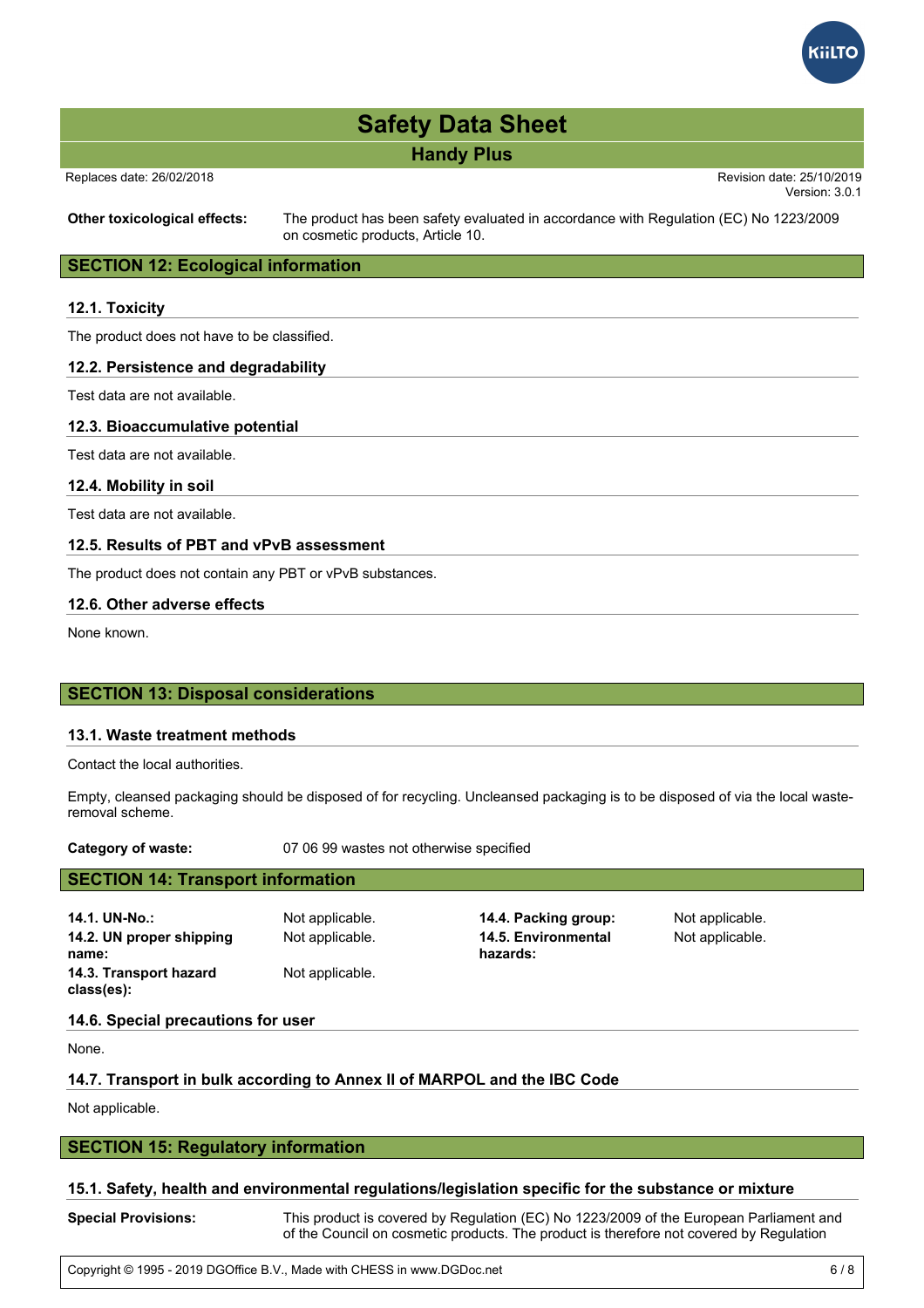

Replaces date: 26/02/2018

Version: 3.0.1 Revision date: 25/10/2019

of the Council on cosmetic products. The products is the products is the products. The products is the products (EC) No 1272/2008 of the European Parliament and Council of 16 December 2008 on classification, labelling and packaging of substances and mixtures in accordance with Article 1, Paragraph 5c. Moreover, the product contains none of the substances listed in Regulation 1907/2006 EC Article 31, Paragraph 1b) and c) or Paragraph 3 a), b) and c). As a result of this the product is not covered by Regulation (EC) No 1907/2006 of the European Parliament and Council of 18 December 2006 concerning the Registration, Evaluation, Authorisation and Restriction of Chemicals (REACH), in which Article 31 sets out the requirements for safety data sheets. There is therefore no requirement for a safety data sheet to be drawn up for the above products in order to comply with the requirements of the Regulation.

### **15.2. Chemical Safety Assessment**

| <b>Other Information:</b> | Chemical safety assessment has not been performed. The product has been safety<br>evaluated in accordance with Regulation (EC) No 1223/2009 on cosmetic products, Article<br>10. |
|---------------------------|----------------------------------------------------------------------------------------------------------------------------------------------------------------------------------|
|                           |                                                                                                                                                                                  |

### **SECTION 16: Other information**

### **Version history and indication of changes**

| Version                   | <b>Revision date</b>                                                                                                                                                                                                           | Responsible           | Changes         |  |  |
|---------------------------|--------------------------------------------------------------------------------------------------------------------------------------------------------------------------------------------------------------------------------|-----------------------|-----------------|--|--|
| 3.0.1                     | 25/10/2019                                                                                                                                                                                                                     | KiiltoClean A/S (SKP) | 1.1, 1.3, 4, 16 |  |  |
| 3.0.0                     | 26/02/2018                                                                                                                                                                                                                     | Plum A/S (SKP)        | New composition |  |  |
| 2.1.0                     | 11/11/2015                                                                                                                                                                                                                     | <b>SKP</b>            | 2015/830 (UK)   |  |  |
| 2.0.0                     | 19/02/2015                                                                                                                                                                                                                     | <b>SKP</b>            | 453/2010 (UK)   |  |  |
| <b>Abbreviations:</b>     | <b>DNEL: Derived No Effect Level</b><br><b>PNEC: Predicted No Effect Concentration</b><br>PBT: Persistent, Bioaccumulative and Toxic<br>vPvB: Very Persistent and Very Bioaccumulative<br>STOT: Specific Target Organ Toxicity |                       |                 |  |  |
| <b>Other Information:</b> | Shelf life: 30 months. Additional information can be obtained by contacting<br>info.dk@kiilto.com or by telephone +45 6471 2112.                                                                                               |                       |                 |  |  |
| <b>Vendor notes:</b>      | The product is used for the regenerating and care of the skin. Suitable for dry skin. Apply<br>on clean and dry skin after work.                                                                                               |                       |                 |  |  |
| Date:                     | 25/10/2019                                                                                                                                                                                                                     |                       |                 |  |  |
| SDS is prepared by        |                                                                                                                                                                                                                                |                       |                 |  |  |
| Company:                  | KiiltoClean A/S                                                                                                                                                                                                                |                       |                 |  |  |
| <b>Address:</b>           | Frederik Plums Vej 2                                                                                                                                                                                                           |                       |                 |  |  |
| Zip code:                 | 5610                                                                                                                                                                                                                           |                       |                 |  |  |
| City:                     | Assens                                                                                                                                                                                                                         |                       |                 |  |  |
| Country:                  | <b>DENMARK</b>                                                                                                                                                                                                                 |                       |                 |  |  |
| E-mail:                   | info.dk@kiilto.com                                                                                                                                                                                                             |                       |                 |  |  |
| Phone:                    | +45 64712112                                                                                                                                                                                                                   |                       |                 |  |  |
| Fax:                      | +45 64712125                                                                                                                                                                                                                   |                       |                 |  |  |
| Homepage:                 | www.plum.dk                                                                                                                                                                                                                    |                       |                 |  |  |